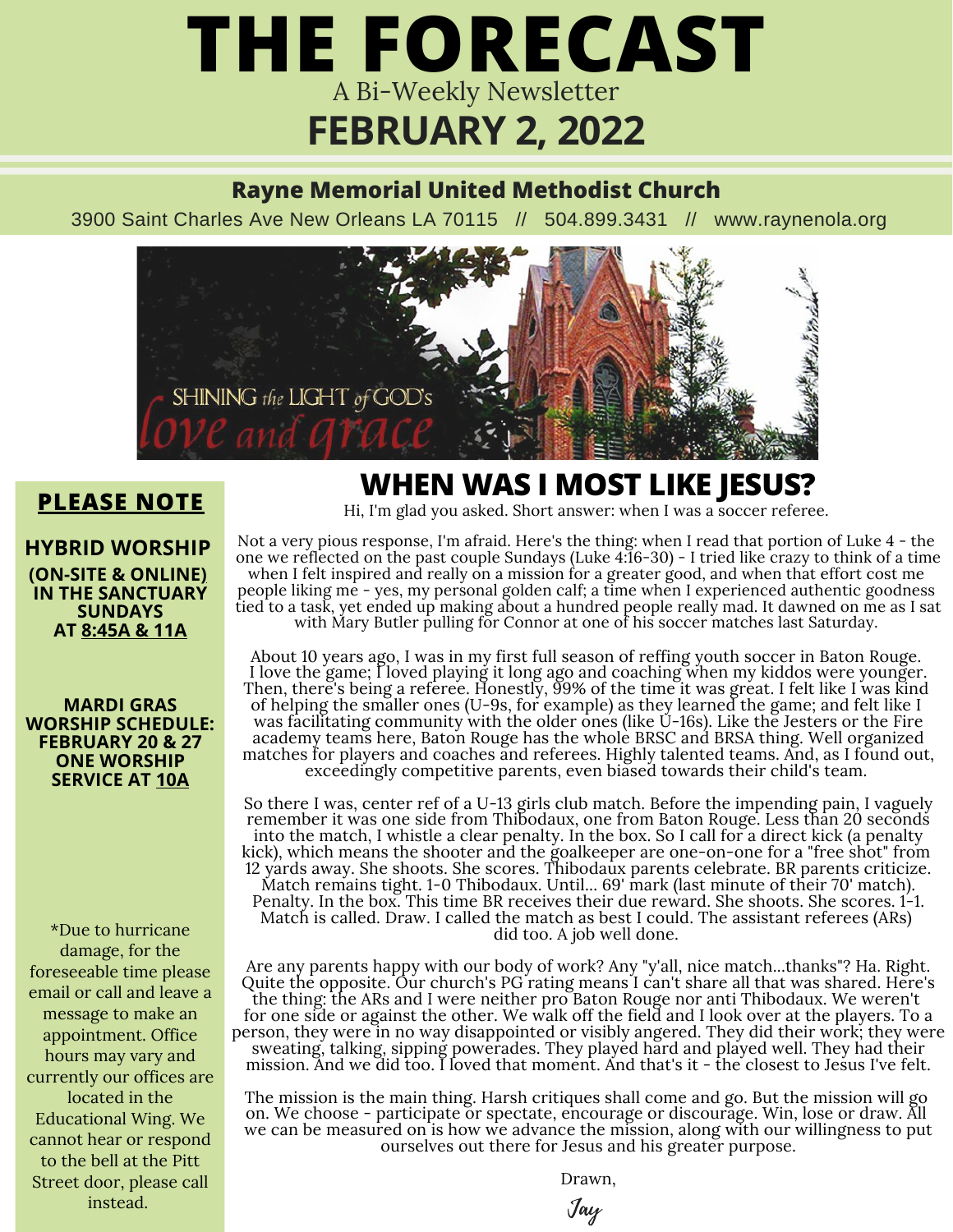

Worship times must be altered on **Sundays February 20th and 27th** due to parades on St. Charles Avenue. Both Sundays will feature one service at **10a**. There will be no Nursery or Children's Church on these Sundays.

**February 20th** will be **Confirmation Sunday** and **February 27th** will be our **Annual Jazz Sunday** featuring the Michael Foster Project!



Congratulations Rayne Youth!

Passes for our Hospitality Suite is sold out for every day of Mardi Gras!!



Ash Wednesday is the first day of Lent. It marks the beginning of a period of reflection and penance. In the Bible, sprinkling oneself with ashes was traditionally a sign of one's sorrow for having committed sins. In the Christian tradition, Ash Wednesday also marked the beginning of preparation for the understanding of the death and resurrection of Christ. With these ashes, a pastor offers a mark of a cross on the forehead of worshipers as an outward symbol of the recognition of our mortal reality and our willingness for transformation during the lenten season.

**Wednesday, March 2**

**6a Chapel @ Rayne**

**Noon Sanctuary @ Mt. Zion UMC 2722 Louisiana Ave.**

> **6p Sanctuary @ Rayne**

### **LECTIONARY**

*A weekly set of Scripture readings.*

### **February 6**

Isaiah 6:1-13 - Psalm 138 1 Corinthians 15:1-11 - [Luke](https://lectionary.library.vanderbilt.edu/texts.php?id=87#gospel_reading) 5:1-11

### **February 13**

Jeremiah 17:5-10 - Psalm 1 1 [Corinthians](https://lectionary.library.vanderbilt.edu/texts.php?id=88#epistle_reading) 15:12-20 - Luke 6:17-26

### **PRIMETIMERS LUNCHEON**

Save the date for our next luncheon!

**Wednesday, February 16th Noon Epiphany House**

### **FINANCIAL STATEMENTS**

Thank you for giving to Rayne! The Endof-Year Giving Statements will be going out shortly. The way in which you receive your bi-weekly newsletter is how you will receive your giving statement (for example if by mail - you will receive your statement by mail). If you have any questions, concerns, or corrections - call 504-899-3431 or email Nancy (nancy.hopkins@raynenola.org).

## **COVID TESTING**

Rayne is excited to host a Curative van offering no cost, appointment optional COVID-19 testing available in our Circle Drive!

> **Monday-Friday 8a - 4:30p**

Appointments required: make an appointment by going to cur.tv/raynenola

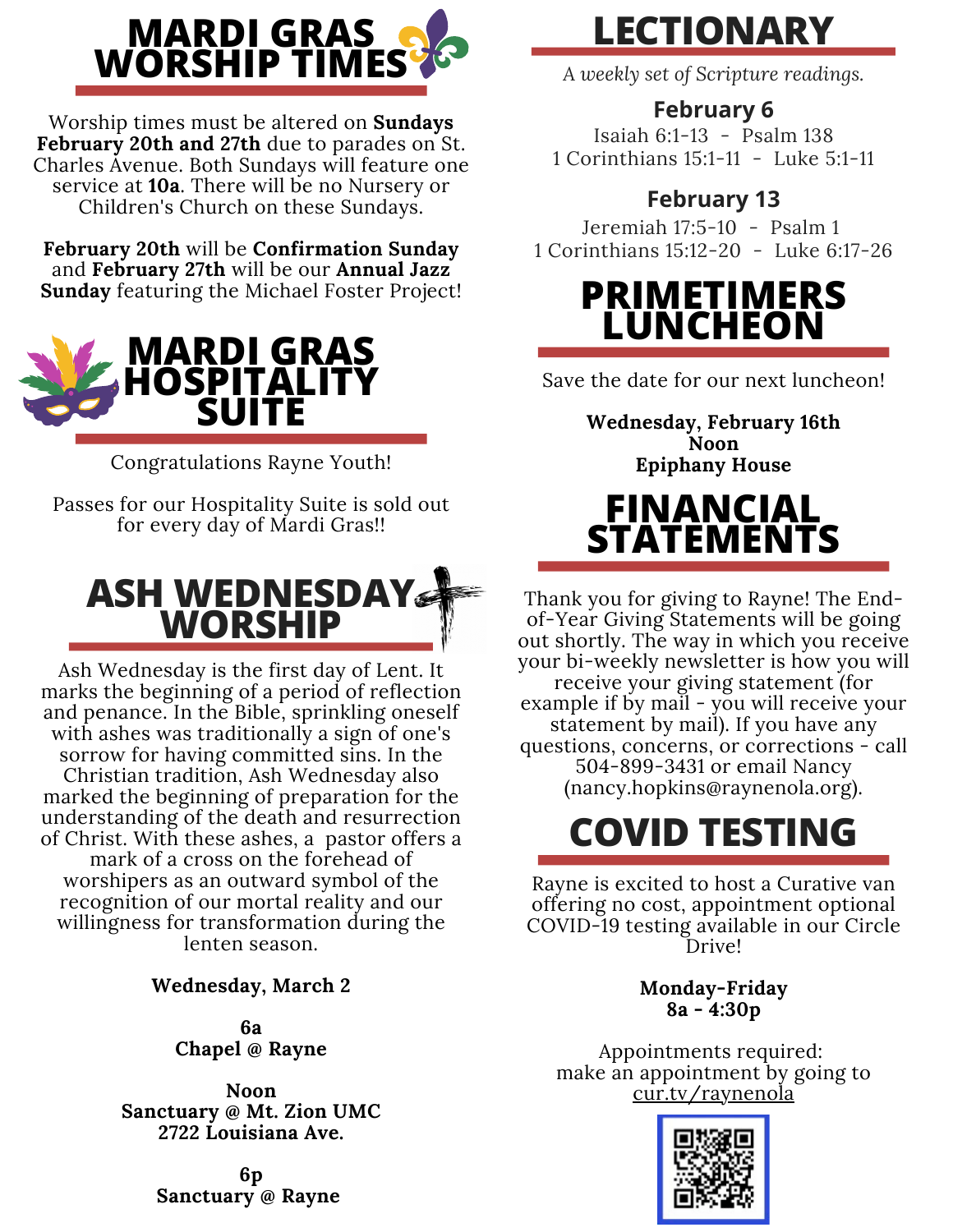# **IT'S REDISTRICTING TIME!**

With the completion of the 2020 Census comes the process by which governments redraw political maps.

### **WHY DO THEY DO THIS?**

Because populations change and political districts must reflect the changes in their populations accurately and fairly.

### **HOW DO THEY DO THIS?**

Using public input, census data and experts, new district maps are voted on by the legislature.

The Faith in Action Social Justice Sunday School class is supporting congressional and state legislature maps which add a second majorityminority district, or a district where one or more racial, ethnic, and/or religious minorities make up most of the local population.

### **WHY IS THIS IMPORTANT?**

How district maps are drawn impacts who represents you in local and federal governments, and significantly influences how elected officials respond to a community's needs, such as economic opportunity, healthcare, schools, and more. Considering one-third of Louisiana's population is Black, adding an additional majority-minority district ensures our Black communities are fairly and equitably represented.

To learn more about redistricting, Power Redistricting Mini-Guides are available at church (in the hallway outside the kitchen) and the Epiphany House (inside the vestibule).

The *Faith in Action Social Justice Sunday School Class* meets at the Epiphany House on Sundays at 9:45a. Members can participate on-site or online and new participants are always welcome! We chose Voting Rights as our first subject of study; in particular, the federally required "Redistricting", which

Population Density in Louisiana Counties: 2020



happens once every ten years using Census data collected the previous year (2020).

If you are interested in expressing your faith by actively seeking social justice for all, please contact: Valerie Menowsky (Vmenowsky@gmail.com) or Marissa Teauseau Horvath (marissa@raynenola.org).